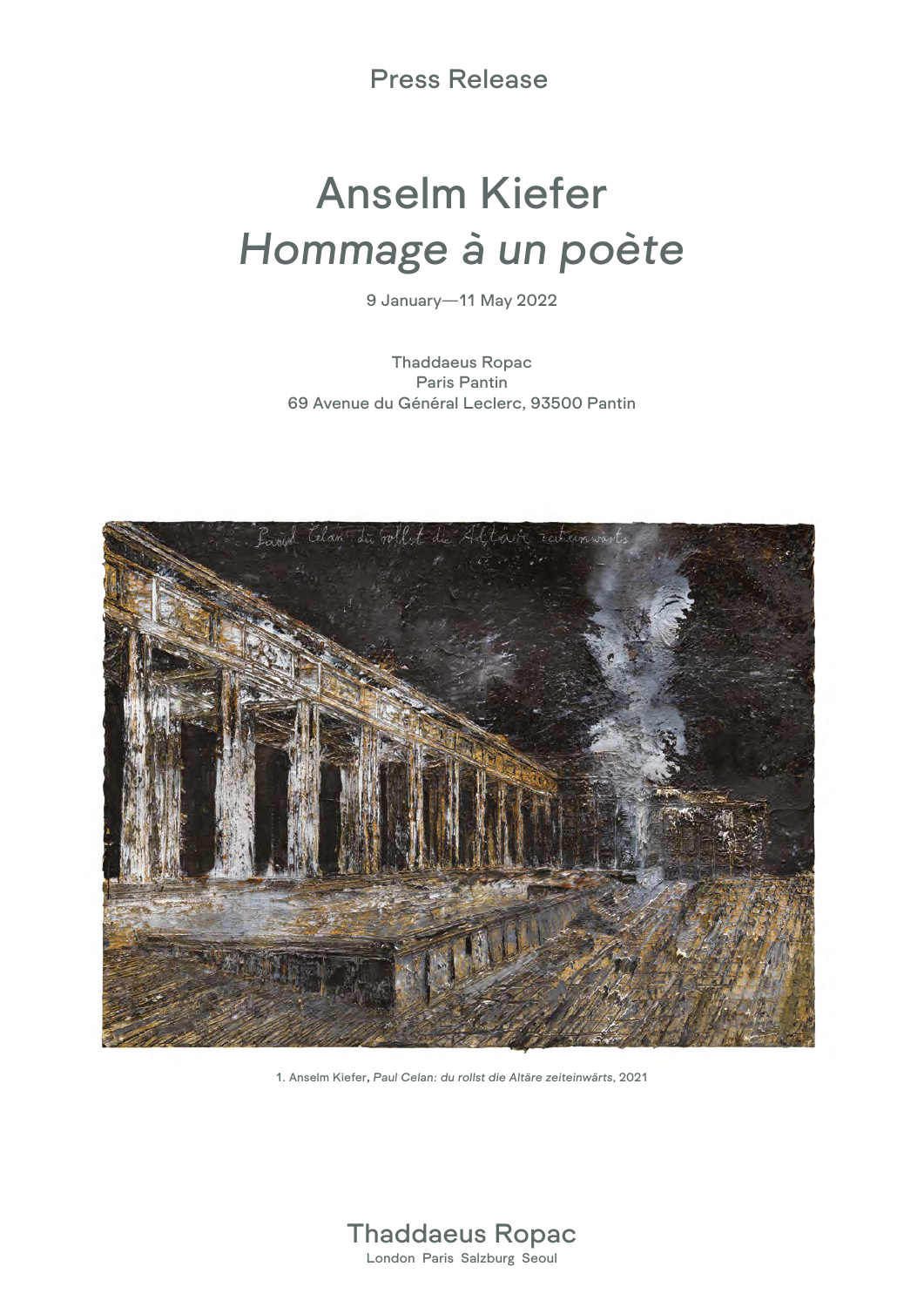## Thaddaeus Ropac

London Paris Salzburg Seoul

## *Poetry is the only possible reality. Everything else is an illusion.*  — Anselm Kiefer, 2021

*Hommage à un poète* (*Homage to a poet*) is an exhibition of new works by the German artist Anselm Kiefer, taking place at Thaddaeus Ropac Paris Pantin from 9 January until 11 May 2022. In the eighteen large-scale paintings on view, he pays tribute to poets Ingeborg Bachmann, Paul Celan, Osip Mandelstam and August Graf von Platen, bringing together image and language in elegiac landscapes inhabited by memory. The exhibition follows Anselm Kiefer's show at the Grand Palais Éphémère dedicated to Paul Celan, whose work has had a profound influence on the painter's practice throughout his career.

Poems are 'like buoys in the sea' for Anselm Kiefer, who thought of becoming a writer before he turned to painting. 'You swim from one to the other,' he writes in his journal in 2017, 'without them you're without direction, lost. They are the handholds where something masses together in the infinite expanse.' Before the poem, however, comes the painting. Bunkers from the Atlantic Wall, buildings in ruins, wheat fields and snow-laden forests emerge from thick impasto in the paintings on view in the exhibition. As Anselm Kiefer works, he holds fragments of poems in his mind, combining, as art historian Andréa Lauterwein writes, their 'auditory remanence with the retinal remanence of the image'.

Throughout his extensive œuvre, Anselm Kiefer is concerned with history and memory, their preservation and erosion. Born as the Second World War was drawing to a close, the artist grew up in a time during which many in Germany were struggling to face the horrors of the conflict and acknowledge the atrocities perpetrated in the Holocaust. His works emerge from these years of silence, like monuments to the trauma of a generation. The poems of Ingeborg Bachmann (1926–1973) and Paul Celan (1920–1970) gave voice to the emptiness and the grief left by the war. Their words reverberate throughout the works in the exhibition.



2. Anselm Kiefer, *Für Paul Celan - Angewintertes*, 2014-2020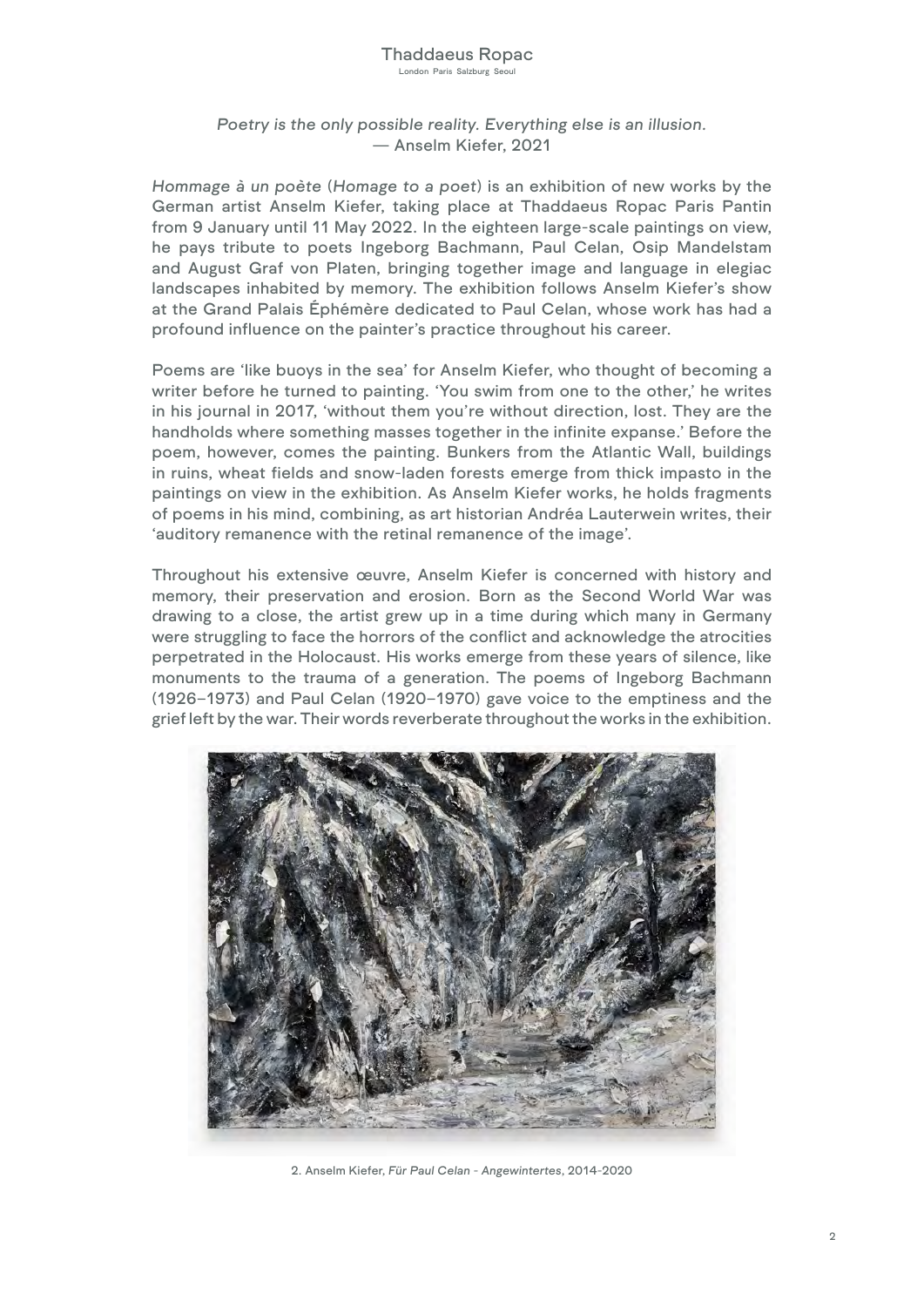Anselm Kiefer's process is alchemical, allowing words, images and materials to merge and mutate on the canvas. In works like *Oh Halme der Nacht* (2020) and *Für Paul Celan - Angewintertes* (2014–2020), he incorporates substances that directly refer to the subject matter of the paintings: straw in the wheat fields and pieces of porcelain in the snow scenes. Several of the artist's new works feature a technique in which he applies shellac — a naturally occurring varnish — melting and burning it onto the painting to create an opalescent effect. Next to smokelike forms or apparitions, the material adds an unprecedented, almost spiritual dimension to Anselm Kiefer's already metaphysical paintings.



3. Anselm Kiefer, *Wolfsbohne von Paul Celan : ihr Blüten von Deutschland, 2020*

*Im Herz des Bergs* (2021) is one such work featuring the words of Russian poet Osip Mandelstam (1891–1938), translated into German by Paul Celan: '*Im Herz des Bergs, mit nichts, geht sie ihm hin, die Zeit*' (In the heart of the mountain, time comes to him with nothing). The victims of immesurable violence under repressive, totalitarian regimes, Paul Celan recognised some of his own experience of the Nazi labour camps in Osip Mandelstam's descriptions of Soviet gulags. Both writers dismantled their native tongues to reflect the debilitating nature of the tragedies they endured, resisting, as Anselm Kiefer describes it, by making 'language become mute.' The painter evokes their process as well as their words in his paintings, asking us, as novelist Orhan Pamuk wrote in 2015, to 'look beyond what words represent and signify, and notice instead their texture and the connections they form with each other.'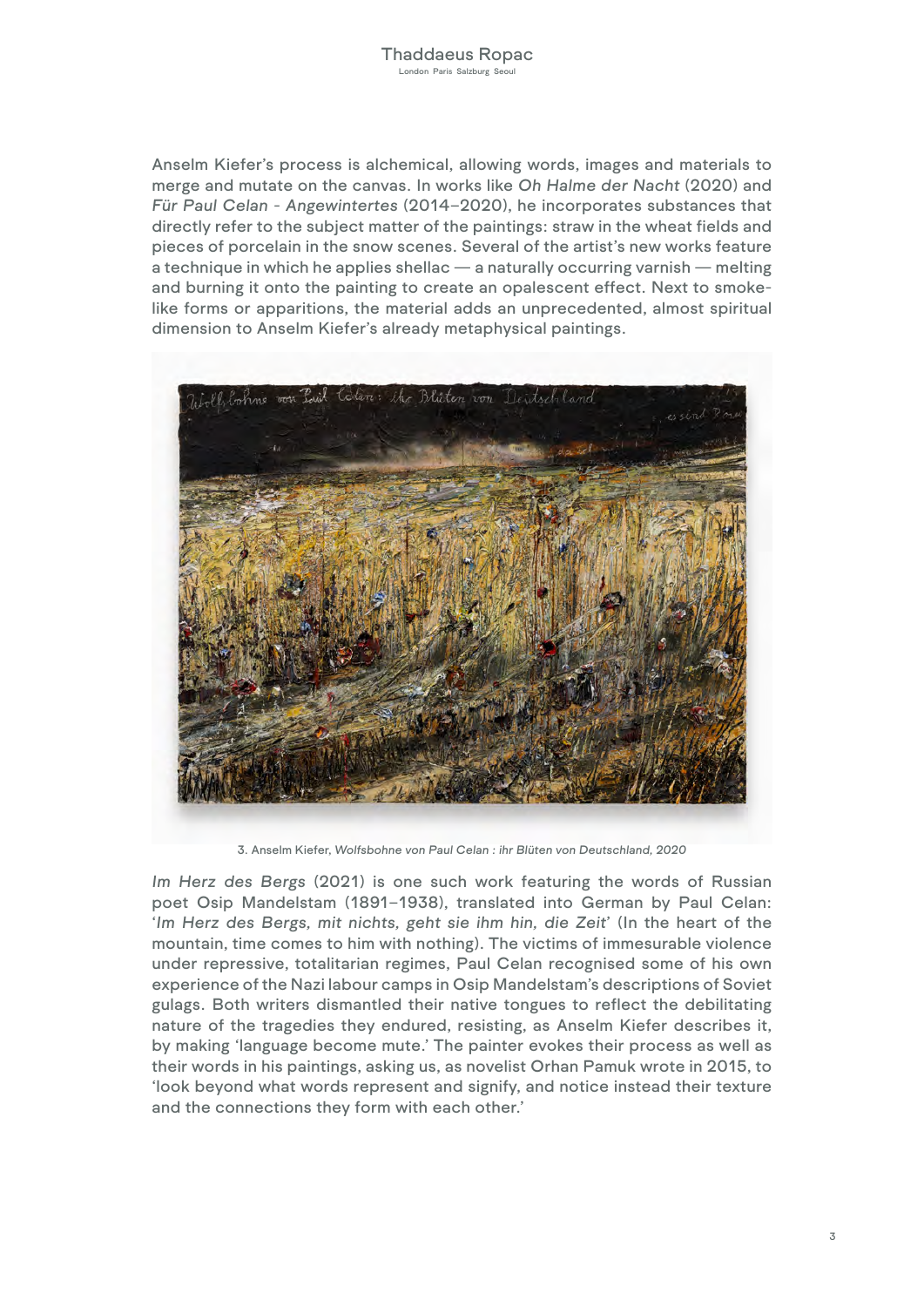

4. Anselm Kiefer, *nur wer das Wort noch weiß für die Karfunkelfee*, 1976-2021

Words echo the artist's material processes of amalgamation and sedimentation in the paintings on view in the exhibition. A group of four works references the German poet August Graf von Platen's 1820 ballad 'Das Grab im Busento' (The Grave in the Busento), which tells the story of Alaric, king of the Visigoths, who died in Italy after leading the sack of Rome and was buried in the Busento river. Part myth, part history, the ancient king's fate is mirrored in August Graf von Platen's own death from cholera in Sicily in 1835. Further entwining the German and Italian mythologies, one of the paintings features the Italian translation by poet Giosuè Carducci. Affixed by Anselm Kiefer to a painting of a weathered cliff-face, the words take us through layers of time, highlighting the mutability of language and the cyclical nature of history.



5. Anselm Kiefer, *La tomba del Busento e ripassano ombre lente Alarico...*, 2021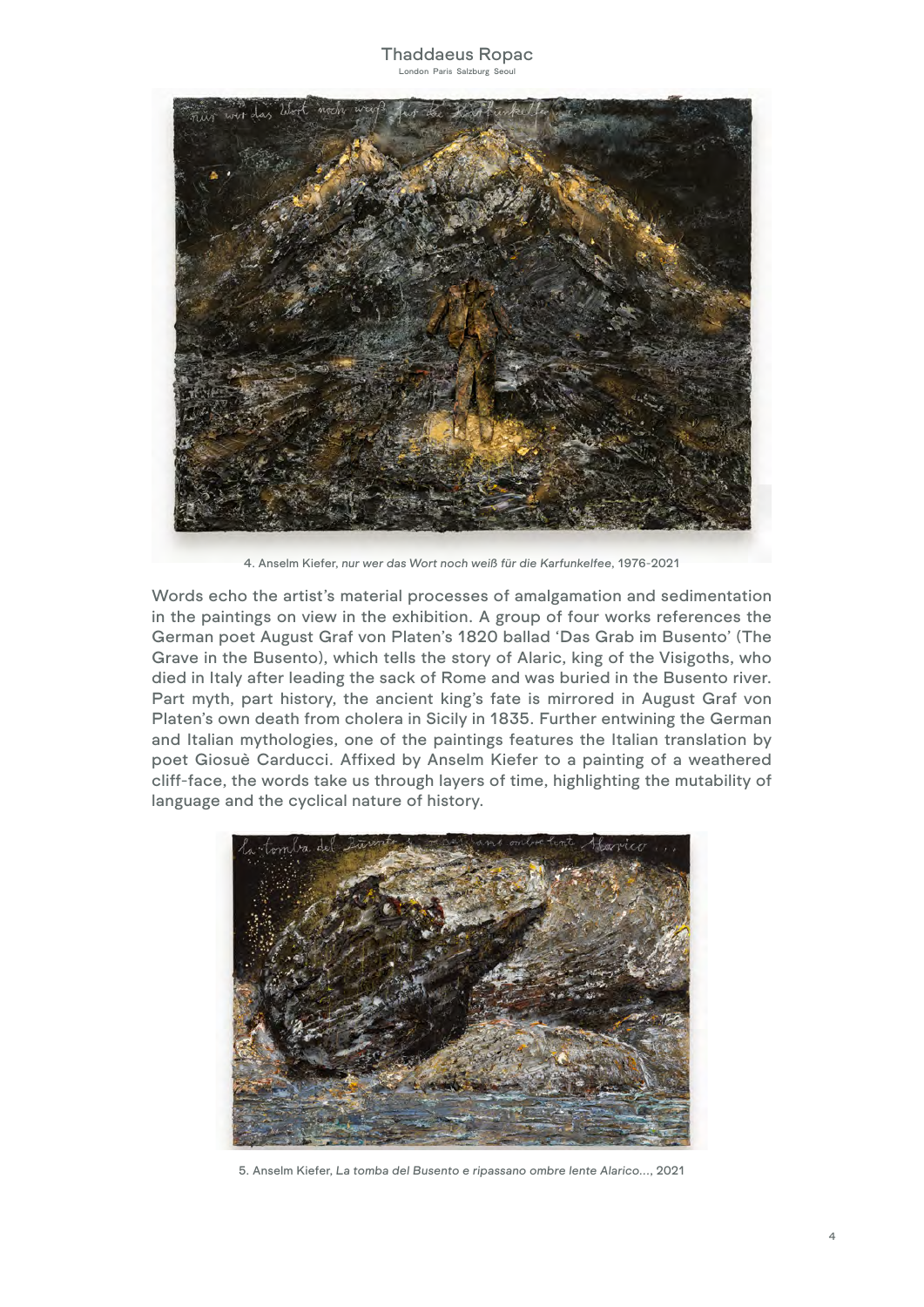Anselm Kiefer often returns to his paintings over the course of several years, adding and subtracting, destroying them in part with fire and acid, or leaving them outside to be weathered by the elements. 'I think a painting is never finished,' he states in a recent interview, 'it's always in movement.' This cycle of creation and destruction is at the heart of the practice of the artist, who sometimes adds highly symbolic three-dimensional objects to his paintings, such as the scythe in *Oh Halme der Nacht* (2020). In the exhibition, Anselm Kiefer pays homage to the medium of poetry, which he sees as a concentrate of memory and experience, capable of expressing itself outside of historical and material realities. His densely layered paintings bring together the poems, myths and fragments of history that inhabit his imaginary, constructing a space in which to confront the fundamental questions that continue to face humanity.



6. Anselm Kiefer, *Im Herz des Bergs*, 2021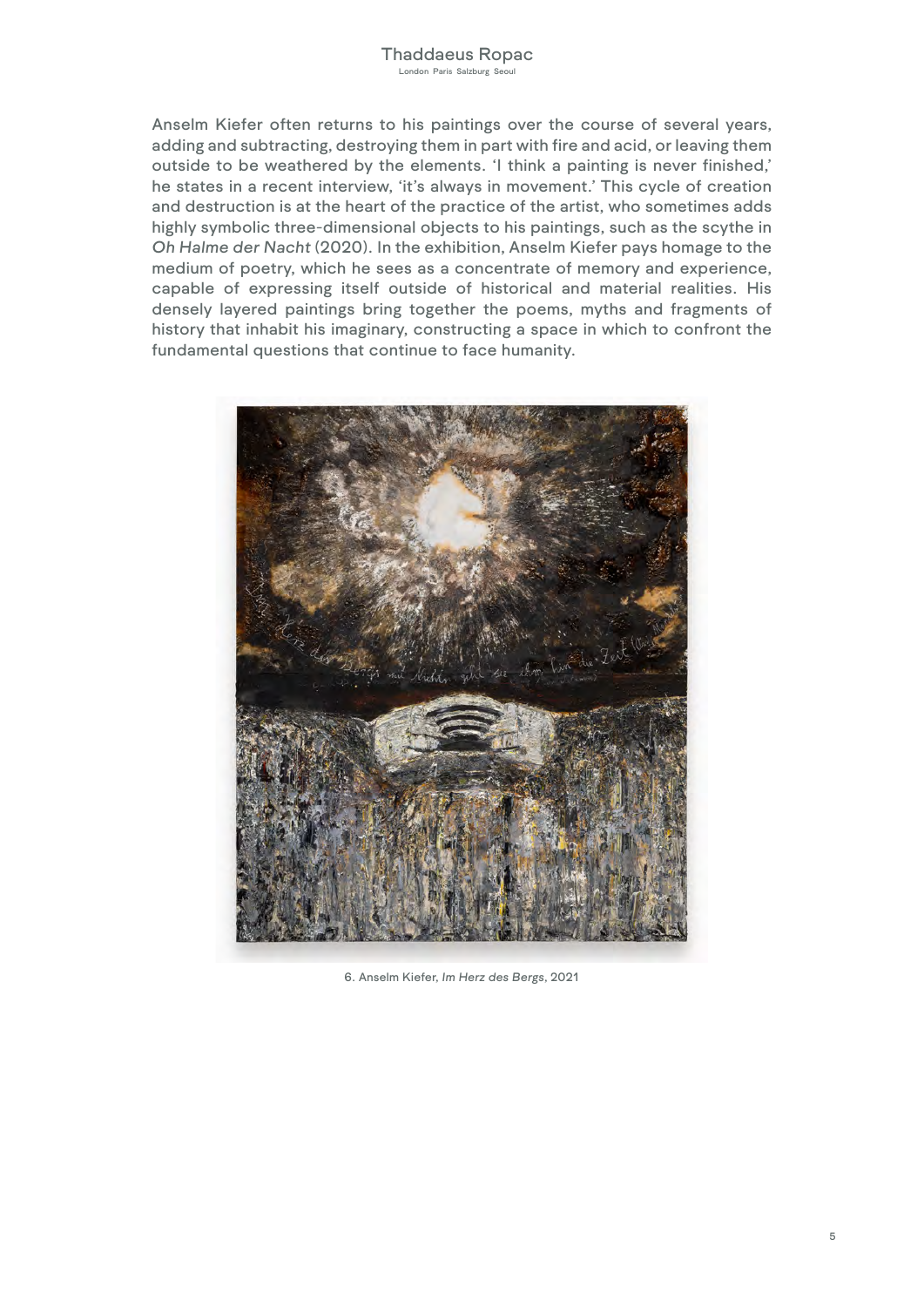

## About the artist

Anselm Kiefer was born in 1945 in Donaueschingen, Germany. In 1992, he moved to France, where he lives and works between Paris and Barjac near Avignon. He studied law, literature and linguistics before attending the Academy of Fine Arts in Karlsruhe. As a young artist, Anselm Kiefer encountered Joseph Beuys and participated in his performance Save the Woods (1971). In 1980, Anselm Kiefer was selected for the West German Pavilion at the 39th Venice Biennale in 1980 and his works have since been shown in prominent solo exhibitions internationally, including at the Städtische Kunsthalle Düsseldorf (1984); Art Institute of Chicago (1987); Neue Nationalgalerie, Berlin (1991); Metropolitan Museum of Art, New York (1998); Fondation Beyeler, Basel (2001); Guggenheim Bilbao (2007); Royal Academy of Arts, London (2014); Centre Pompidou, Paris (2015); Bibliothèque Nationale de France (2015); Albertina, Vienna (2016); State Hermitage Museum, St. Petersburg (2017); Rodin Museum, Paris (2017); Met Breuer, New York (2018) and Astrup Fearnley Museet, Oslo (2019).

Anselm Kiefer was presented the Praemium Imperiale Award by Japan in 1999, and in 2008 he received the Peace Prize of the German Book Trade. In 2007 he showed at Monumenta in the Grand Palais in Paris and was the first artist since Georges Braque to have a permanent installation commissioned for the Louvre. In 2018 his site-specific sculpture Uraeus was exhibited in front of the Rockefeller Center, New York. French President Emmanuel Macron commissioned Anselm Kiefer to create a permanent installation for the Panthéon in Paris in 2020. An exhibition of monumental works by Anselm Kiefer dedicated to Paul Celan is on view at the Grand Palais Éphémère in Paris until 11 January 2022.